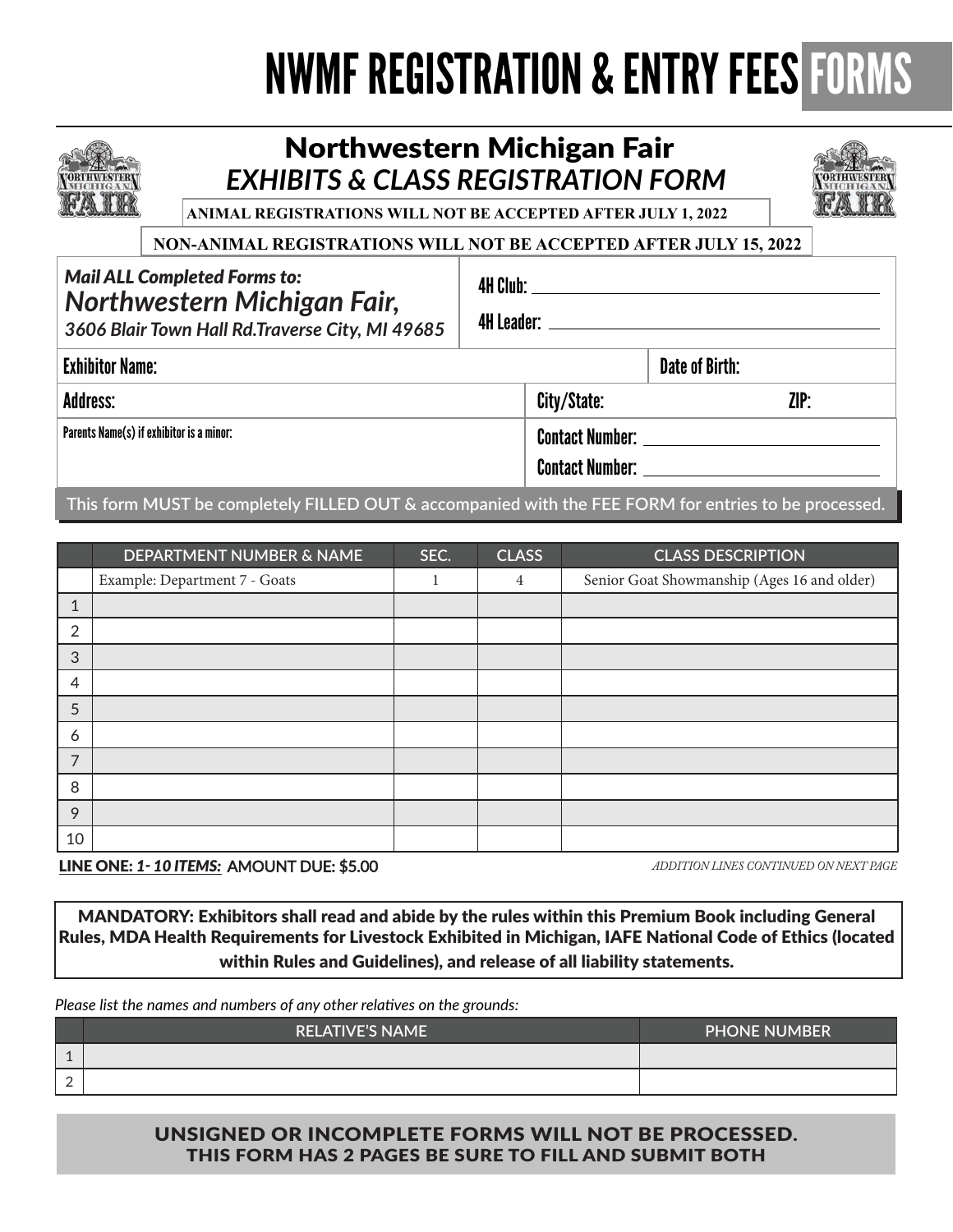# NWMFREGISTRATION FORM CONT.

*\*\*IF you have more than 30 items, print another copy of this page and attach. 30-40 items will cost \$20.*

#### *COST TO REGISTER FOR CLASSES IS \$5.00 FOR EVERY 10 ITEMS*

|    | <b>DEPARTMENT NUMBER &amp; NAME</b> | SEC. | <b>CLASS</b> | <b>CLASS DESCRIPTION</b>                    |
|----|-------------------------------------|------|--------------|---------------------------------------------|
|    | Example: Department 7 - Goats       |      | 4            | Senior Goat Showmanship (Ages 16 and older) |
| 11 |                                     |      |              |                                             |
| 12 |                                     |      |              |                                             |
| 13 |                                     |      |              |                                             |
| 14 |                                     |      |              |                                             |
| 15 |                                     |      |              |                                             |
| 16 |                                     |      |              |                                             |
| 17 |                                     |      |              |                                             |
| 18 |                                     |      |              |                                             |
| 19 |                                     |      |              |                                             |
| 20 |                                     |      |              |                                             |

#### LINE TWO: 1*1-20 ITEMS:* AMOUNT DUE: \$10.00

|    | DEPARTMENT NAME & NO. | SEC. | <b>CLASS</b> | <b>CLASS DESCRIPTION</b> |
|----|-----------------------|------|--------------|--------------------------|
| 21 |                       |      |              |                          |
| 22 |                       |      |              |                          |
| 23 |                       |      |              |                          |
| 24 |                       |      |              |                          |
| 25 |                       |      |              |                          |
| 26 |                       |      |              |                          |
| 27 |                       |      |              |                          |
| 28 |                       |      |              |                          |
| 29 |                       |      |              |                          |
| 30 |                       |      |              |                          |

LINE THREE: 2*1-30 ITEMS:* AMOUNT DUE: \$15.00

|                                         | Number of Horses: ___________ Horses Name(s): __________________________________<br>Are you sharing a Horse? Circle one: YES NOWith whom are you sharing a Horse with?: |       |  |
|-----------------------------------------|-------------------------------------------------------------------------------------------------------------------------------------------------------------------------|-------|--|
|                                         |                                                                                                                                                                         |       |  |
|                                         |                                                                                                                                                                         |       |  |
| <b>Exhibitor Signature:</b>             |                                                                                                                                                                         | Date: |  |
| Parent/Guardian Signature (if under18): |                                                                                                                                                                         | Date: |  |
|                                         |                                                                                                                                                                         |       |  |
| FOR OFFICE USE ONLY:                    |                                                                                                                                                                         |       |  |